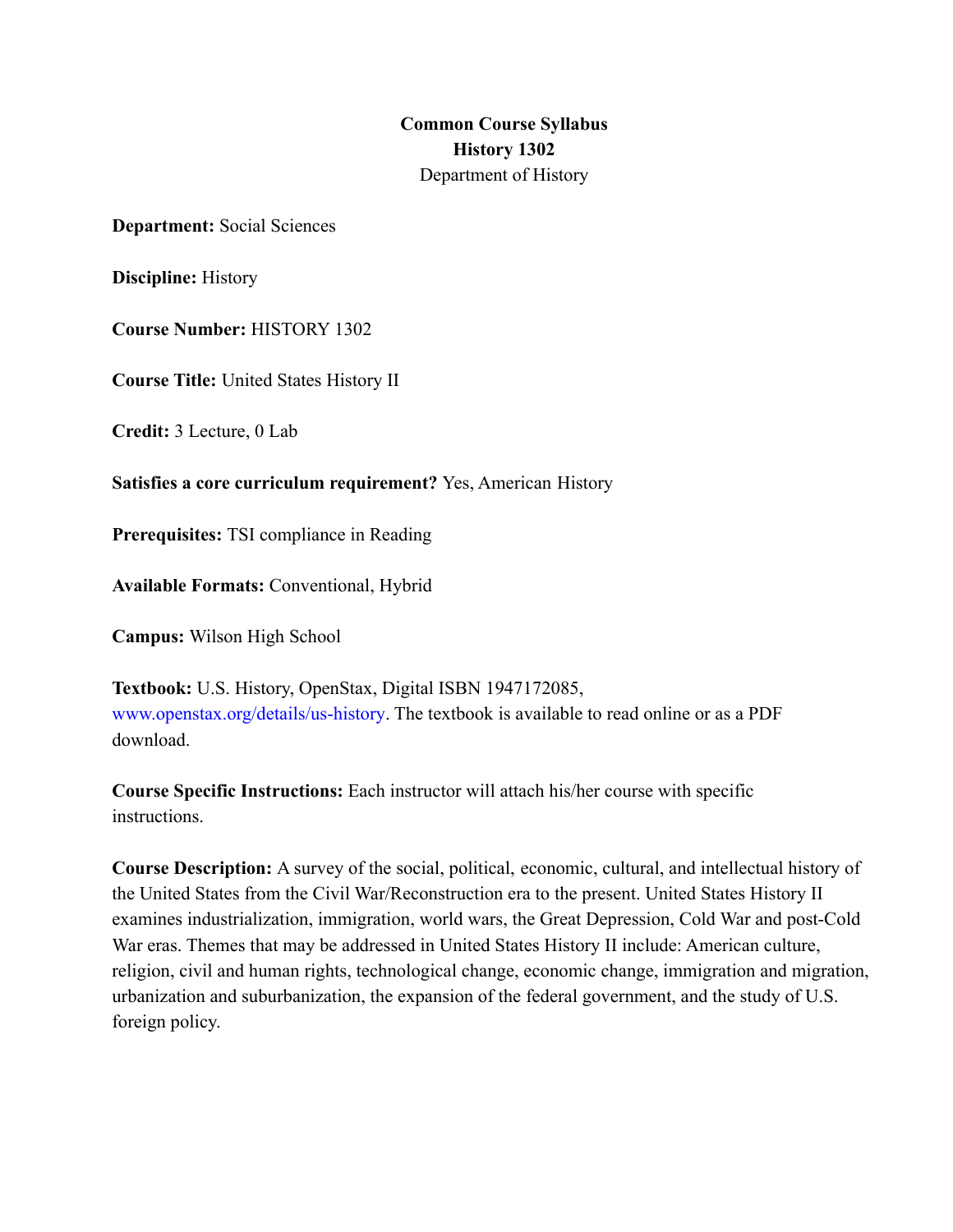#### **Course Objectives addressed:**

1. **critical thinking:** to include creative thinking, innovation, inquiry, and analysis, evaluation, and synthesis of information.

2. **communication:** to include effective development, interpretation and expression of ideas through written, oral and visual communication.

- 3. **social responsibility:** to include intercultural competence, knowledge of civic responsibility, and the ability to engage effectively in regional, national, and global communities.
- 4. **personal responsibility:** to include the ability to connect choices, actions, and consequences to ethical decision-making.

**Course Purpose:** To acquaint students with the diversity of American history and to promote critical thinking in interrelating the past to the present. Fundamentally, the course promotes general understanding of a body of knowledge any literate person should possess about the history of his own country.

**Course Requirements:** To maximize a student's potential to complete this course, he/she should attend all class meetings, complete all homework assignments and examinations in a timely manner, and complete all other projects or papers as assigned in the instructor's specific instructions.

**Course Evaluation:** See the instructor's course information sheet for specific items used in evaluating student performance.

**Attendance Policy:** Whenever absences become excessive and in the instructor's opinion, minimum course objectives cannot be met due to absences, the student will be withdrawn from the course. Each instructor will have additional information about attendance on his/her course information sheet.

**Learning Outcomes:** Upon successful completion of this course, students should be familiar with the evolution of the nation and its role in the world from the mid-nineteenth century to the early twenty-first century. This would include the ability to:

- Create an argument through the use of historical evidence.
- Analyze and interpret primary and secondary sources.
- Analyze the effects of historical, social, political, economic, cultural, and global forces on this period of United States history.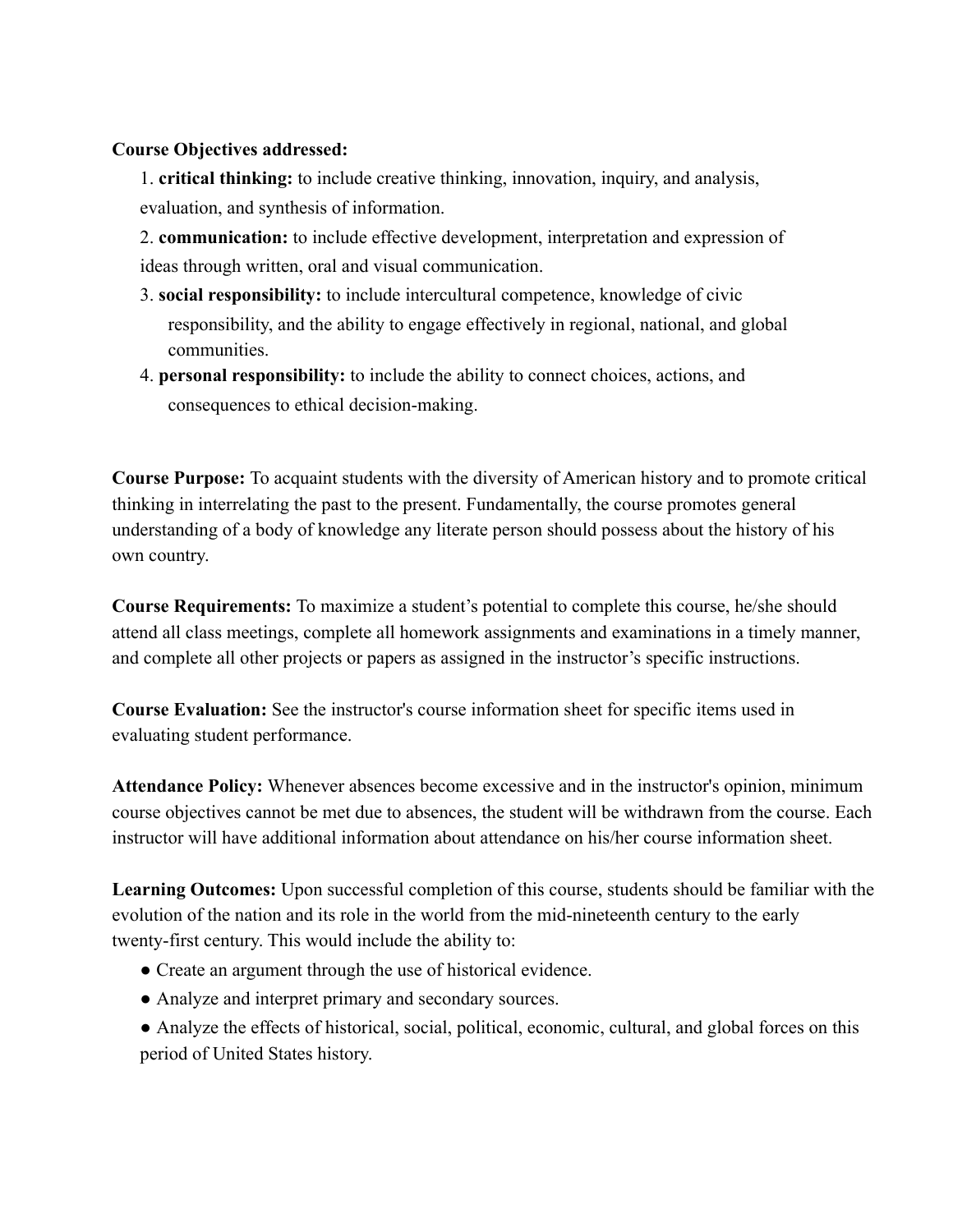**Diversity Statement**: In this class, the teacher will establish and support an environment that values and nurtures individual and group differences and encourages engagement and interaction. Understanding and respecting multiple experiences and perspectives will serve to challenge and stimulate all of us to learn about others, about the larger world and about ourselves. By promoting diversity and intellectual exchange, we will not only mirror society as it is, but also model society as it should and can be.

**SPC Standard Disability Statement**: Any students who, because of a disability, may require special arrangements in order to meet the course requirements should contact the instructor as soon as possible to make necessary arrangements. Students must present appropriate verification from the SPC Disability Service Office during the instructor's office hours. Please note that instructors are not allowed to provide classroom accommodations until appropriate verification from the SPC Disability Service Office has been provided. For more information, you may contact the Disability Services Office (located in the Health & Wellness Center) at 806- 716-2529 or visit http://www.southplainscollege.edu/health/disabilityservices.php.

**Equal Opportunity, Harassment, and Non-Discrimination Statement**: South Plains College does not discriminate on the basis of race, color, national origin, sex, disability or age in its programs and activities. The following person has been designated to handle inquiries regarding the non-discrimination policies: Vice President for Student Affairs, South Plains College, 1401 College Avenue, Box 5, Levelland, TX 79336. Phone number 806-716-2360. South Plains College is dedicated to providing a safe and equitable learning environment for all students. Discrimination, sexual assault, and harassment are not tolerated by the college. The Health and Wellness Center offers confidential support (806-716-2529) and Voice of Hope has a 24-hour hotline: 806-763-7273. You are encouraged to report any incidents online at http://www.southplainscollege.edu/ about/campussafety/complaints.php.

**Pregnancy Accommodation Statement**: If you are pregnant, or have given birth been within six months, under Title IX you have a right to reasonable accommodations to help continue your education. Students who wish to request accommodations must contact the Health and Wellness Center at 806-716-2529 to initiate the process.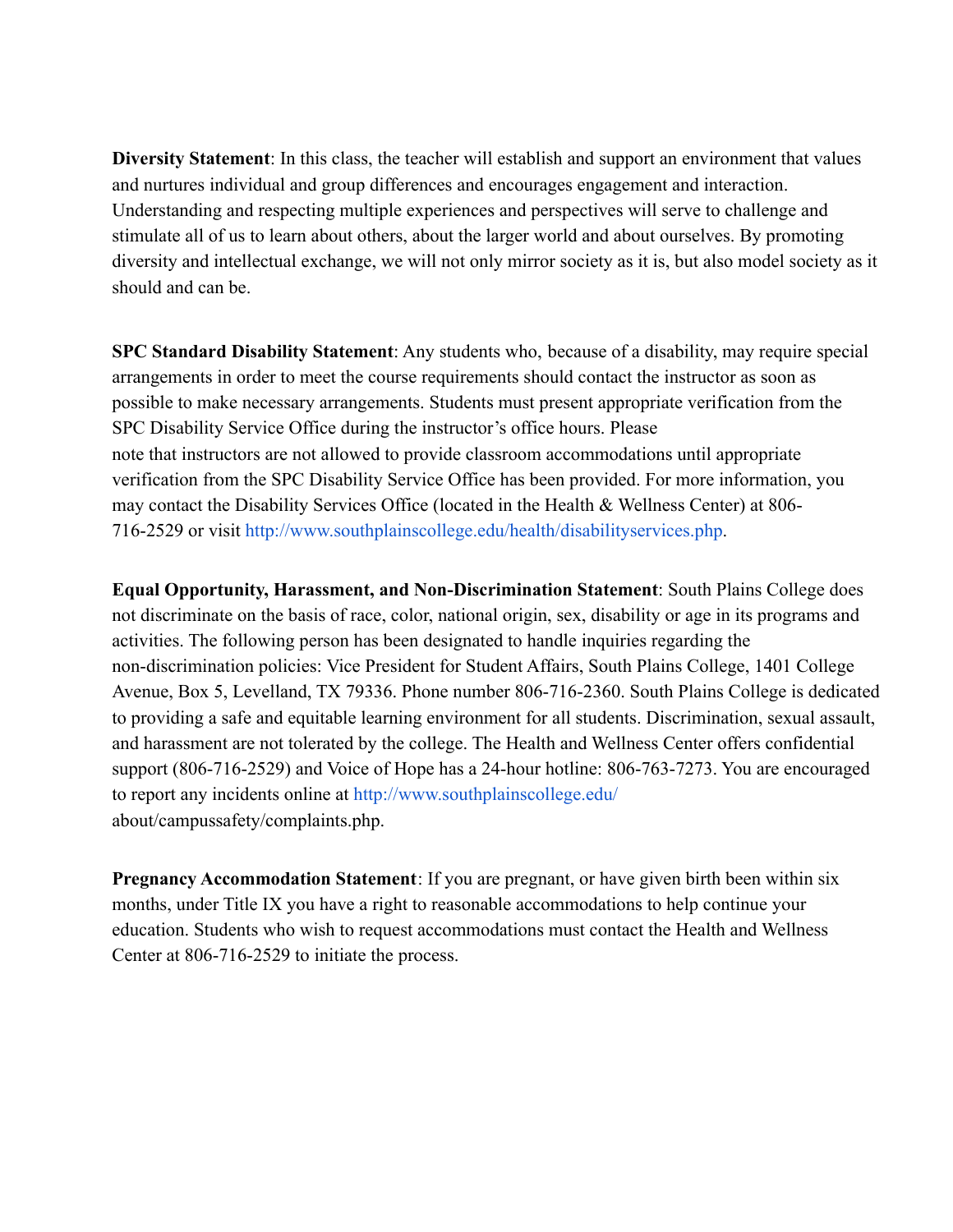**Face Coverings:** It is the policy of South Plains College for the Fall 2020 semester that as a condition of on-campus enrollment, all students are required to engage in safe behaviors to avoid the spread of COVID-19 in the SPC community. Such behaviors specifically include the requirement that all students properly wear CDC-compliant face coverings while in SPC buildings including in classrooms, labs, hallways, and restrooms. Failure to comply with this policy may result in dismissal from the current class session. If the student refuses to leave the classroom or lab after being dismissed, the student may be referred to the Dean of Students on the Levelland campus or the Dean/Director of external centers for Student Code of Conduct Violation.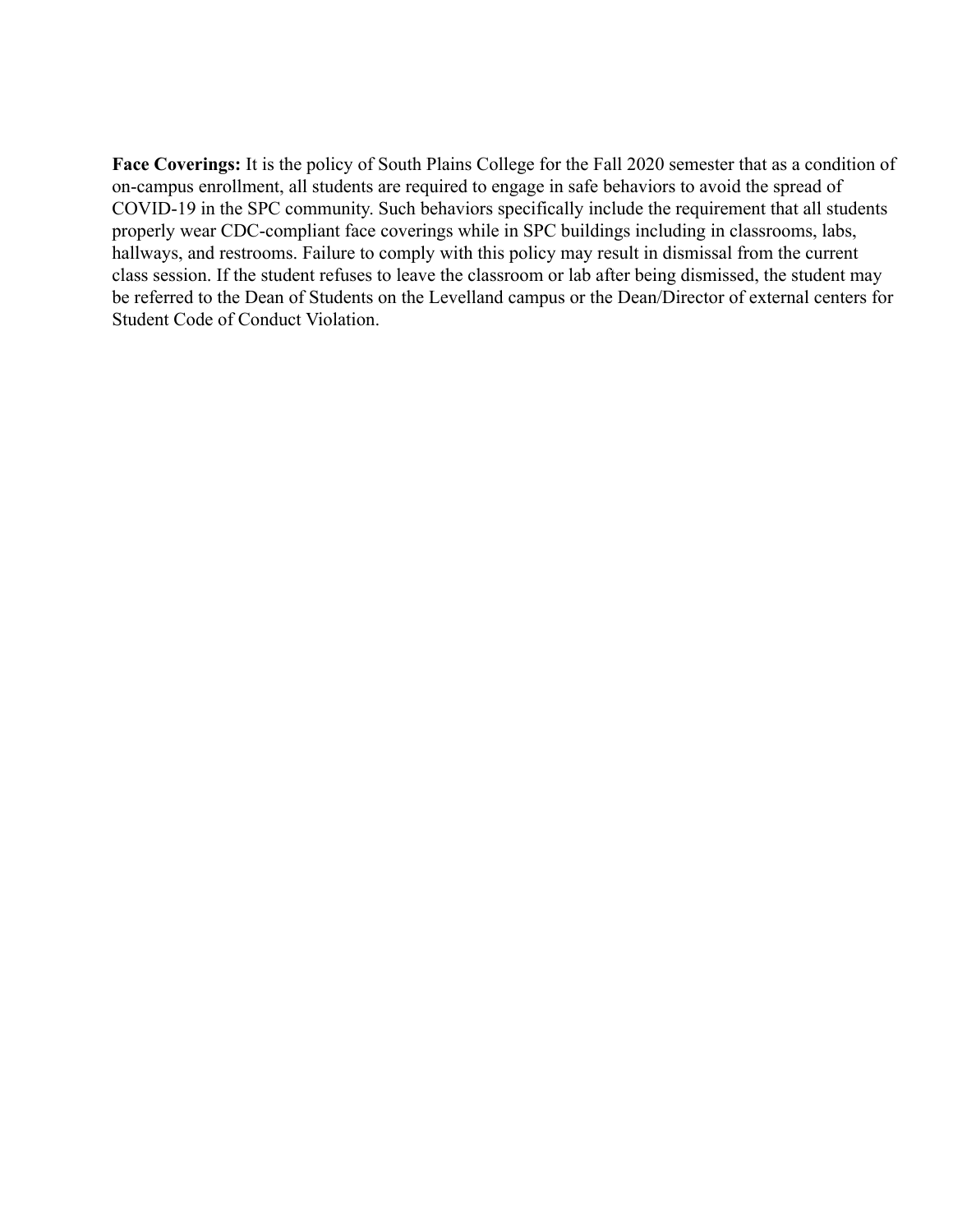## **U.S. History 1302 Mulsow Course Syllabus**

#### **Dual-Credit Course Requirements:**

- 1. Read all module assignments and participate in in-class activities for daily grades.
- 2. Read materials and complete weekly writing assignments in Blackboard.
- 3. Login to Blackboard weekly for updates on class assignments, quizzes, and announcements.
- 4. Attend lectures and take notes.
- 5. Complete and submit all quizzes and exams within the allotted time.

**Class Attendance:** Students will abide by the policies and procedures stated in the Wilson ISD Student Handbook. Absences due to extracurricular activities do not excuse students from assignment due dates. Submit early if any situation results in an absence from class.

**Withdrawal/Dropping a class:** Review the dates and procedures for dropping or withdrawing from a class in the South Plains College catalog. Any drop or withdrawal from this class must be approved by the Wilson Collegiate High School principal and counsellor.

**Academic Integrity:** Familiarize yourself with the SPC Student Conduct policies regarding cheating and plagiarism.

#### *Cheating*

*Dishonesty of any kind on examinations or on written assignments, illegal possession of examinations, the use of unauthorized notes during an examination, obtaining information during an examination from the textbook or from the examination paper of another student, assisting others to cheat, alteration of grade records, illegal entry or unauthorized presence in an office are examples of cheating. Complete honesty is required of the student in the presentation of any and all phases of course work. This applies to quizzes of whatever length, as well as to final examinations, to daily reports and to term papers.*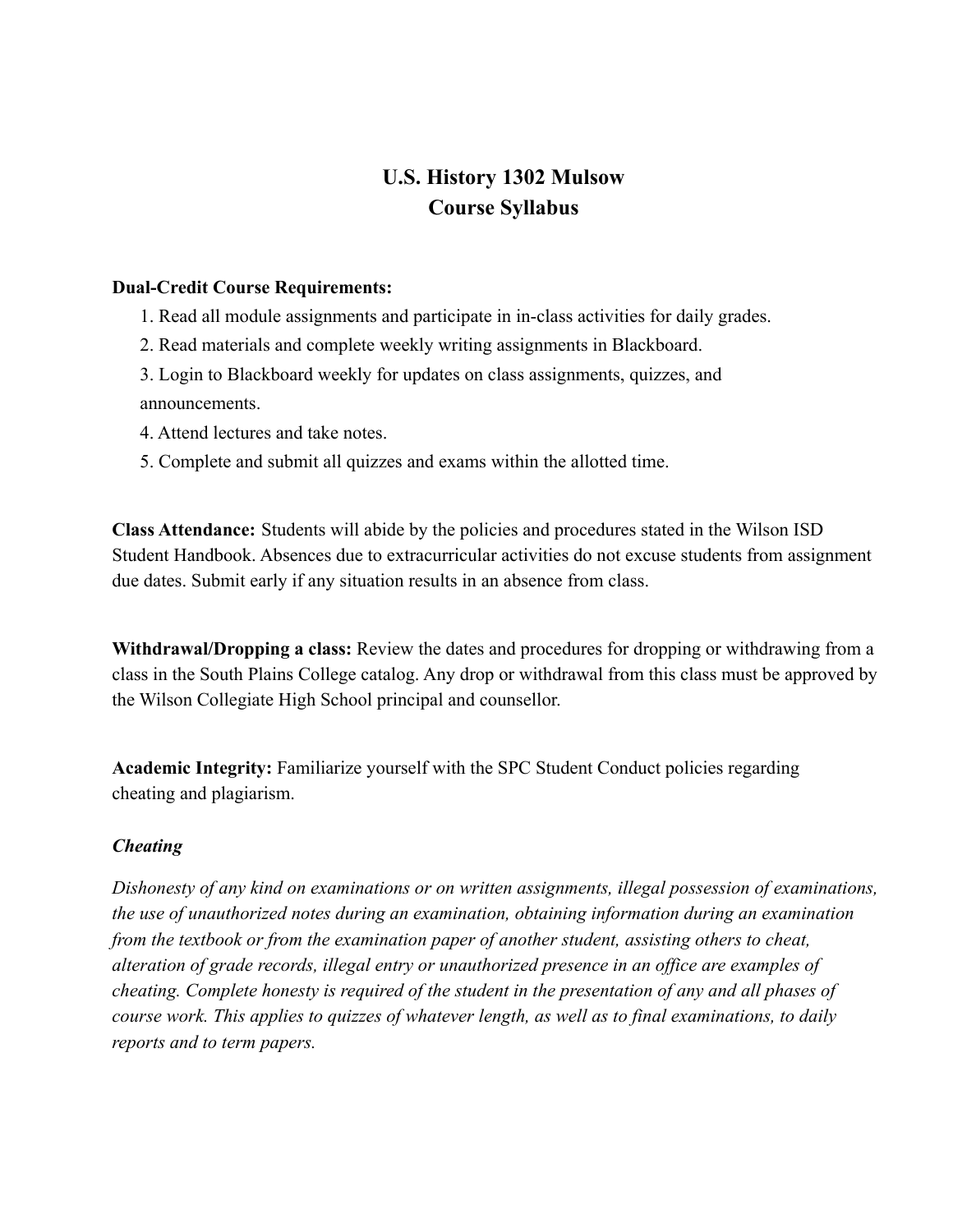#### *Plagiarism*

*Offering the work of another as one's own, without proper acknowledgment, is plagiarism; therefore, any student who fails to give credit for quotations or essentially identifiable expression of material taken from books, Internet resources, encyclopedias, magazines and other reference works, or from the themes, reports or other writings of a fellow student, is guilty of plagiarism.*

*http://catalog.southplainscollege.edu/content.php?catoid=48&navoid=128*

#### **Course Assignments**

**Daily Assignments:** Regular attendance and participation is expected from all students. This includes Check for Understanding reviews in each Module and any group activities assigned throughout the semester.

**Writing Assignments:** Students will complete one writing assignment for each course Module. These vary from analysis of information in the Modules to primary source analyses. For 1302, primary sources include documents, art work, music, literature, and film. The goal is to describe the historical significance of the source within the context of the given time period.

**Reading Quizzes:** Students will have five quizzes in Blackboard throughout the semester over the assigned readings in OpenStax *U.S. History*. Quizzes will consist of 10 to 15 questions. All quizzes are open-book (you can use your textbook and notes), and are timed. You may take the quiz up to two times. Only the highest score is recorded. You can drop your lowest quiz grade for the semester.

**Course Exams:** Students will have four exams in Blackboard throughout the semester over the assigned readings and lectures. Exams will consist of 15 multiple choice questions and two essays. You have only one chance to take an exam, so be prepared.

#### **Grading:**

| Daily Assignments (Check for Understanding, primary source)    |            |
|----------------------------------------------------------------|------------|
| analysis, in class activities, etc.)                           | 30%        |
| Writing Assignments (Modules & Social-Personal Responsibility) | 25%        |
| Quizzes (on Blackboard, 5 quizzes, drop lowest score)          | <b>20%</b> |
| Exams (on Blackboard, 4 exams)                                 | 25%        |
| Total points: 100%                                             |            |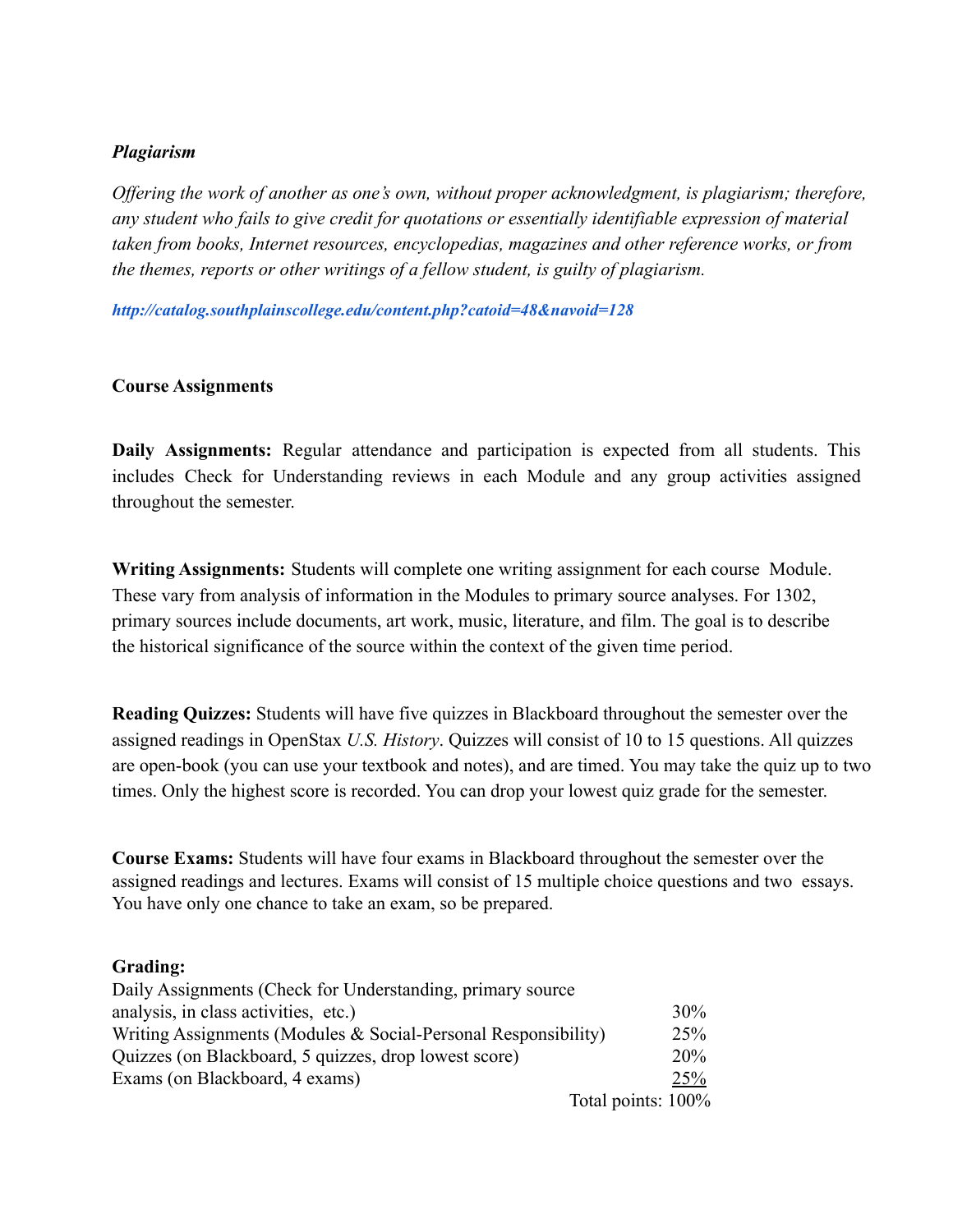# **Course/Reading Schedule - HIST 1302**

| <b>Jan 18</b>    | Martin Luther King Jr. Day - No Class                    |
|------------------|----------------------------------------------------------|
| Jan 19-21        | The Immigrant Experience $&$ What is American culture?   |
| Jan 24-28        | Migration - Westward Expansion                           |
| <b>Jan 28</b>    | QUIZ#1                                                   |
|                  | Jan 31-Feb 4 Conservation of Resources - National Parks  |
| Feb 3            | <b>EXAM#1</b>                                            |
| Feb 7-11         | Movement in the U.S. - Urbanization/Great Migration      |
| Feb 14-18        | Growth of Business - Unions/Technology                   |
| <b>Feb 17</b>    | QUIZ#2                                                   |
| Feb 21           | <b>Presidents' Day</b>                                   |
| Feb 22-25        | Economic Decline - Great Depression                      |
| <b>Feb 24</b>    | <b>EXAM#2</b>                                            |
|                  | Feb 28-Mar 4 Government Intervention - Trusts/Regulation |
| Mar 7-11         | Foreign Policy - Isolationism to World Power             |
| Mar 10           | QUIZ#3                                                   |
| <b>Mar 14-18</b> | <b>SPRING BREAK</b>                                      |
| Mar 21-25        | World Wars                                               |

**Mar 24 EXAM #3**

Mar 28-Apr 1 Cold War

Apr 4-8 Social Reforms - Protest Movements